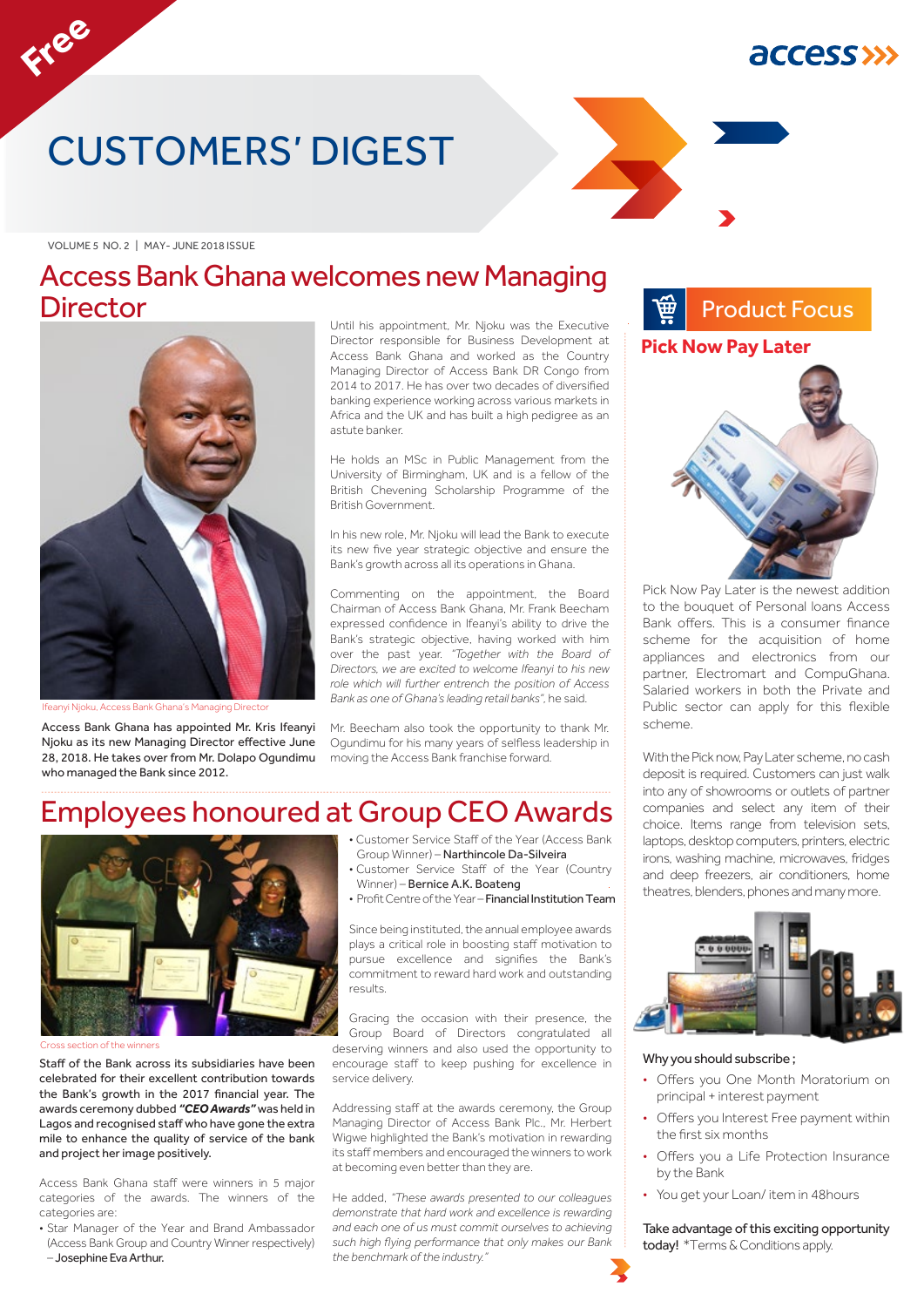## Customer Speaks Keeping Healthy

I just want to give a thumbs up to the cashier at Tema Main branch. She is always laughing and nice and always makes me leave the branch happy. Her customer service is exceptional and her colleagues should take a note from her. I want to tell her never to change. I believe she will soar higher.



**Mr Kumar Singh**

### Staff and customers walk to raise awareness on Maternal Health



Head of Inclusive Banking, Josephine E. Arthur leading the walk.

Total House Clinic, embarked on a walk to create a Ghanaian family. The scheme is a flagship loan Marking the 3rd Anniversary of Access Bank's award winning *"W"* Initiative, the Women Banking Unit in partnership with the Access Women Network and awareness on maternal health related issues.

Head Office, through the Ministries and some Banking - Mr. Stephan Abban reiterated the principal streets of Accra including the Liberation important role women play in homes, societies and The 3km walk which was open to women focused groups and associations, staff, customers and the general public commenced from the Access Bank Road.

The Bank through its "W" Initiative is raising awareness promoting their wellbeing and development through on maternal health and the need for women to the "W" Initiative.

prioritize their health. Under the auspices of the *"W"*  Maternal Health Support Scheme (MHSS), the Bank this year recorded its first set of twins through IVF for service designed to help couple experience the joy of parenthood and various specialized treatments at specialist hospitals in Ghana and around the world.

Addressing participants, the Divisional Head, Retail the nation at large. He also highlighted the importance of Access Bank's commitment in

## Access Bank holds 10th Annual General Meeting (AGM)



Board of Directors

On May 8, 2018, at the Swiss Spirt Hotel & Suites Alisa Accra, the shareholders of the bank met to consider and adopt the Statement of Account next destination of becoming one of the leading for the year ended, December 31, 2017.

The event was used to highlight the Bank's new 5-year developmental strategy. Shareholders were also reassured of the Bank's capability to meet the new capital requirement in July, ahead of the deadline given by the Bank of Ghana.

Mr. Frank Beecham, the Board Chairman, stated that though the industry saw a challenging environment in 2017, Access Bank demonstrated its resilience in the market and changed for the better.

He then added that, "2018 marks the continuation of our journey and will take us to our retail banks in Ghana. This will be the year to redefine our mark as a truly sustainable bank as we commence the implementation of our next 5-Year Corporate Strategy."

All resolutions on the agenda including the re-election of the Board of Directors of the Bank and the conversion of income surplus to Stated Capital in line with meeting the new capital requirements were approved.

### Health Benefits of Watermelon



Watermelon is a refreshing fruit made up of about 92% water and soaked with an appreciable amount of nutrients. Each juicy bite of watermelon provides the body with: Vitamins A, B6 and C, phosphorous, manganese, magnesium, lycopenes, antioxidants amino acids and potassium. These nutrients enable the body to function at its optimum best.

Apart from the nutrients given, watermelon is also considered healthy for its low fat and calorie content.

#### **Let us take a look at a couple of its health benefits:**



#### 1. Helps one to hydrate

 The high content of water in watermelon helps to keep the body hydrated and feel full. The fibre contained in it helps to take in large volume of water without too much calories.

#### 2. Prevents Cancer of the Digestive System

Compounds such as cucurbitacin E and lycopene found in watermelon, help to prevent cancer. Lycopene for one prevents cancer by lowering insulin-like growth factor (IGF) which is a protein associated with cell division.

#### 3. Improves Heart Health

 Lycopene in watermelon helps to lower cholesterol and blood pressure. Studies have shown that it also helps to reduce the stiffness and thickness of artery walls. In addition, Vitamins A, B6, C, magnesium and potassium found in watermelon also good for the heart. The Citrulline, found in it helps the blood vessels expand thereby lowering blood pressure.

#### 4. Reduces Muscle Soreness

 Citrulline, an amino acid in watermelon also reduces muscle soreness. Research has shown that citrulline absorption is most effective when it is consumed as a component of watermelon juice.

#### 5. Good for Healthy Skin and Hair

 The Vitamins A found in watermelon keeps the skin healthy since it helps to create and repair skin cells while the Vitamin C also helps to keep the skin supple and the hair strong.

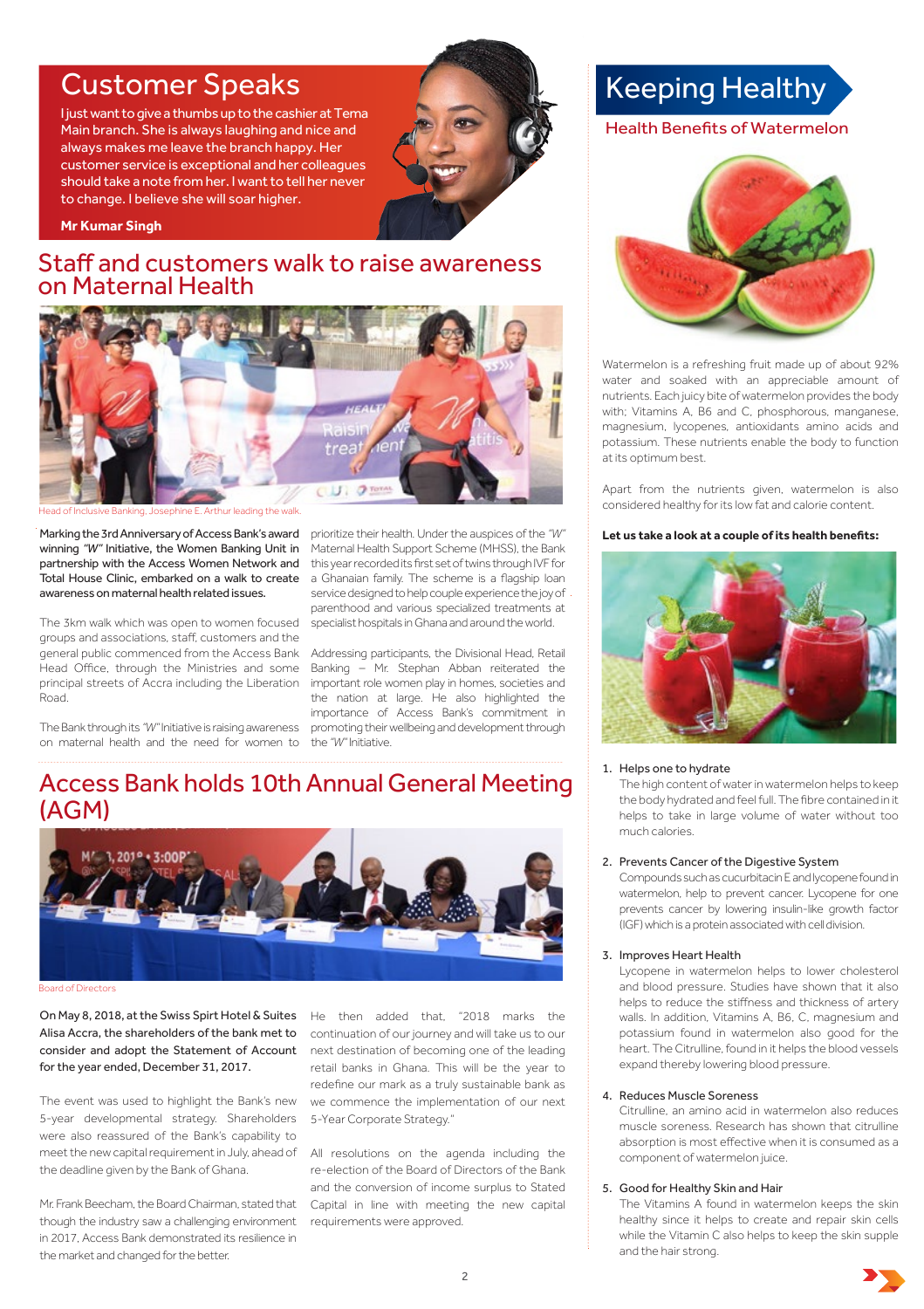# Access Bank introduces borderless banking with new AccessAfrica money transfer service



In fulfilment of its new strategic objective to become Africa's gateway to the world, Access Bank, one of Ghana's leading retail banks has launched a new money transfer service known as *"AccessAfrica"*, to remove boundaries across Africa with the ease and convenience of moving funds around.

The new service allows both customers and non-customers of the Bank transfer money using Cedis (Ghana's local currency) or US Dollars to any of the countries where Access Bank has presence across the continent including Nigeria, Democratic Republic of Congo, Rwanda, Sierra Leone, The Gambia and Zambia.

Introducing this new service, the Managing Director for Access Bank Ghana, Mr. Ifeanyi Njoku indicated that, *"Hitherto, you could only send or receive money to and from Nigeria with our Cross border money transfer service, however, this is now a thing of the past, as we have now upgraded our platform to serve millions in Ghana and across the continent"*.

He conclusively said, *"We are rigorously working to create a seamless system for business transactions irrespective of your location in Africa, to make banking services affordable, secure and convenient for everyone. Soon, this service will be extended to other locations within and outside Africa"*.

The new *"AccessAfrica"* service will eliminate the risk of carrying cash, as well as promote the cashless policy, as users will be able to send money to several destinations in few minutes at any Access Bank's branch locations.

Last year, Access Bank unveiled its new 5-year strategy which is expected to accelerate the Bank's growth and position it as a leading Bank across its various operating markets by 2022. To achieve this, the Bank hopes to leverage on a Universal Payments gateway to dominate international trade and inter-African payments.

## Access Verified By VISA (VbyV)

Access Bank Visa cards have an extra security feature called Verified by Visa (VbyV) which gives you complete confidence when shopping online. It protects your card against unauthorized transactions by authorizing your Visa card transactions only upon provision of your personally generated password.

This exceptional service is 3-D secured, enables you to generate your own password as well as ensure a second level authentication for all your transactions.





#### Below are the steps to enroll onto the service:

- At the point of making payment on a 3-D site, you are automatically redirected to the Verified by Visa page.
- Answer the secret questions that pop up (Date of Birth, Expiration Date, Mobile or Account or ID or Passport Number)
- username should be between 8 20 characters and the password between 4 • Activate the service by creating a username and password. Note that, the - 12 characters.
- The password should be a combination of alpha numeric, upper and lower cases as well as special characters. The password should not be forgotten since it will be required in subsequent transactions on all Verified by VISA enabled site.
- Our 24/7 Contact centre is readily available to assist should you require further assistance. You can reach them on 0800 004400 (Toll free) or 0302742699 or email us at contactcentregh@ghana.accessbankplc.com.

## Products Insight

| <b>PRODUCT</b>            | <b>FEATURES</b>                            |
|---------------------------|--------------------------------------------|
| <b>GOLDEN AGE ACCOUNT</b> | • Age group: 50 years +                    |
|                           | · 3% interest P/A                          |
|                           | • Priority treatment                       |
|                           | • Free GH Link card & Cheque book          |
|                           | · GHS 20.00 minimum balance                |
|                           | • Discounts at selected outlets            |
| <b>EARLY SAVERS</b>       | • Targeted to Children below 18 years      |
|                           | 6% interest P/A                            |
|                           | • No COT charges                           |
|                           | GHS 50.00 minimum balance                  |
|                           | Opportunity to join early savers club      |
| <b>PREMIER SAVINGS</b>    | • Minimum opening balance of GHS 10        |
|                           | Unlimited withdrawals                      |
|                           | • Interest rate of 3% p.a.                 |
|                           | • Access to all E-Banking products         |
|                           | Allows direct debit instructions           |
| <b>SOLO ACCOUNT</b>       | • GHS 5.00 minimum balance                 |
|                           | • Discount offerings from selected outlets |
|                           | 6% interest P/A                            |
|                           | • GHS 10.00 Minimum balance                |